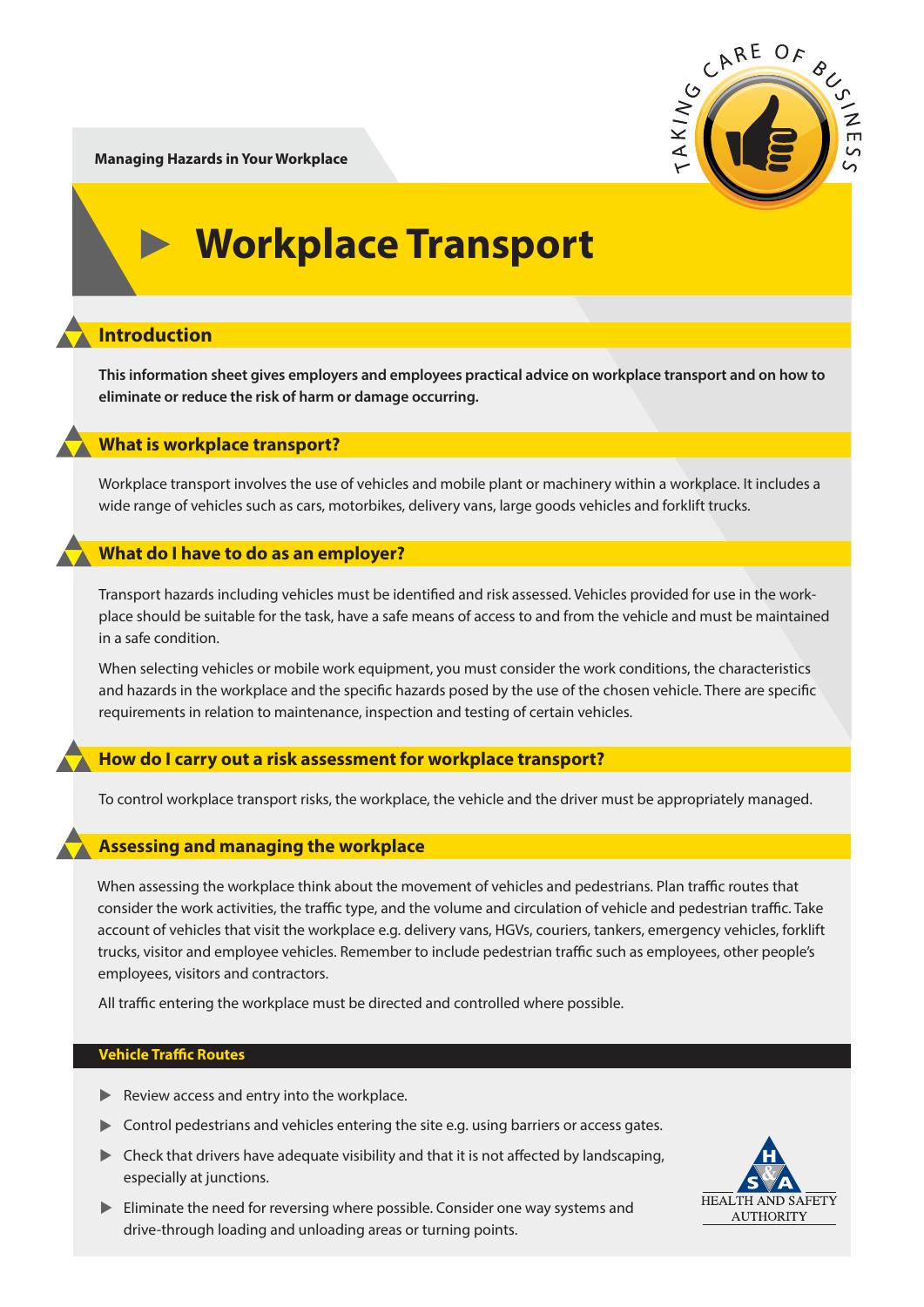# **Workplace Transport**



- ▶ Keep traffic routes away from hazardous areas and entrances or doorways used by pedestrians. Avoid sharp or blind bends and steep slopes on traffic routes. If blind spots or sharp bends cannot be avoided, provide mirrors to improve vision.
- **Check overhead for height restriction such as overhead electrical cables and put up warning signs.**
- EXTRE Reep traffic routes free of obstructions as far as possible. Clearly mark those that are unavoidable and provide impact protection e.g. on lamp posts, pipe work and columns.

#### **Pedestrians**

- ▲ Separate pedestrians from vehicles e.g. by using separate footpaths or walkways.
- ▲ Provide pedestrian crossing points which have good visibility for both the driver and the pedestrian. Barriers or rails can direct pedestrians to crossing points and stop pedestrians crossing at blind spots.
- Interprovide barriers at entrances and exits of buildings to stop pedestrians walking directly into traffic.
- **EX** Provide separate vehicle and pedestrian entrances, with vision panels on all doors.
- **Consider prohibiting or limiting vehicle traffic in busy pedestrian areas.**
- **EXECUTE:** Provide safe areas for drivers whilst vehicles are being loaded.

#### **Signs and Road Markings**

- $\blacktriangleright$  Mark and signpost all vehicle and pedestrian traffic routes both internally and externally. Mark or signpost information e.g. restricted / no parking areas, pedestrian crossings, traffic lanes, directions, junctions, stop lines, changes in gradient, kerbs, bollards, speed limits and sharp bends.
- ▶ All road signs should comply with the Department of Transport Traffic Signs Manual.
- ▲ All signs must be easy to understand e.g. use pictograms.
- **EXECUTE:** Check that signs and markings are clearly visible at both day and night, when wet or dry and that artificial lighting does not affect visibility. Use reflective or illuminated signs where work is carried out outside of daylight hours.
- ▶ Place signs in locations that allow people time to see and understand them and take appropriate action.
- $\blacktriangleright$  Place signs at the workplace entrance to indicate the main site rules e.g. traffic routes, speed limits.

#### **Lighting**

If Provide lighting on all traffic routes and in yard areas, without causing a risk of glare.



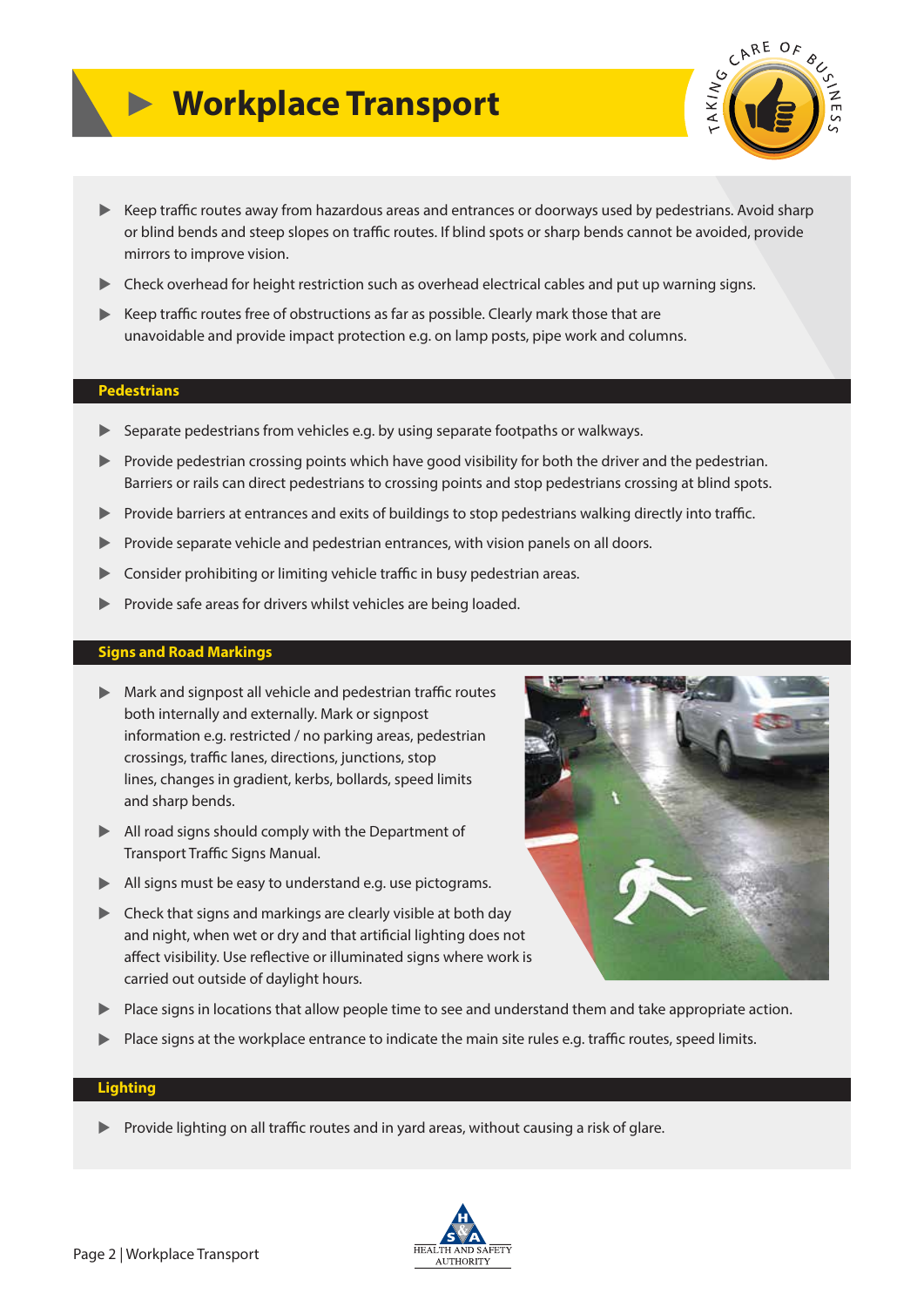

#### **Traffic Control/Speed**

- ▶ Put in place appropriate speed limits for the workplace. Different areas of the site may require different speed limits.
- ▶ Monitor and enforce the speed limit once in place e.g. CCTV can assist in measuring speed between two fixed points.
- ▲ Consider measures to limit vehicle speed e.g. using rumble strips, speed humps. Make sure they are clearly visible – they may need to be well-lit and / or reflective.

### **Parking**

- If space allows, well-lit parking spaces should be provided for vehicles using the workplace.
- $\blacktriangleright$ Work and private vehicles should be separated if possible.
- $\blacksquare$ Loading and unloading should be carried out in a designated area away from overhead obstructions.

#### **Housekeeping and Maintenance**

- ▶ Regularly clean and maintain all vehicle and pedestrian traffic routes, markings, lighting, mirrors and signs.
- $\blacktriangleright$ Keep pedestrian footpaths clear of materials that may cause slips, trips or falls such as mud or ice.
- $\blacktriangleright$ Provide spill kits and written procedures for dealing with spills.

## **Assessing and managing vehicles**

- **If purchasing a vehicle or mobile work**  equipment, check that they are safe and suitable for their purpose and do not create an additional hazard when introduced into the workplace. The vehicle and mobile work equipment must be the correct type and size for the work activities and the workplace. Consult with vehicle drivers and operators prior to the selection and purchase of any workplace transport.
- ▲ Make sure that there is a safe means of access to the cab and any other parts of the vehicle that employees may need to get to, and that there is safe, comfortable seating.



- ▶ Make sure that dangerous parts such as exposed exhaust pipes, chain drives and power take off (PTO) shafts are adequately guarded and that the guards are maintained in good working order.
- Intivers should be able to see clearly all around their vehicle. If visibility is limited, have extra visibility aids fitted e.g. mirrors, CCTV.

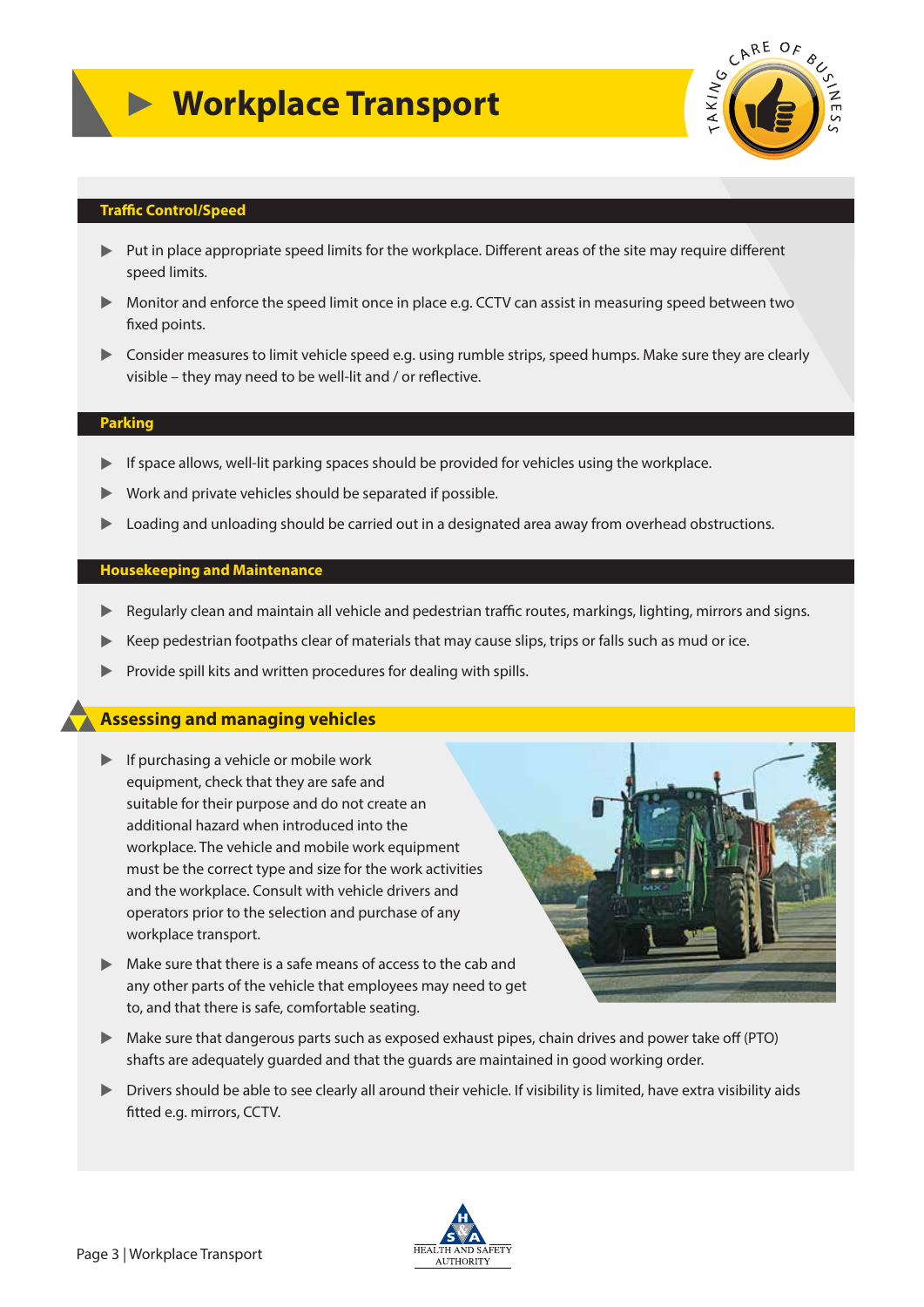# **Workplace Transport**



- ▲ Make sure vehicle attachments are suitable for the task, compatible with the vehicle and regularly checked for wear and tear.
- ▲ Make sure that safety features such as horns, lights (including reversing lights) and seatbelts are provided and maintained. Alarm systems that sound if the driver attempts to leave the vehicle without applying the handbrake should also be considered.
- $\blacktriangleright$  Make sure that the steering and braking systems are suitable and effective.
- ▶ Check that the vehicle is capable of taking the full weight and size of everything that it may be required to carry and that drivers are protected against possible shifting loads. Anchor points must be provided for securing loads properly.
- **EXEC** Raised vehicle bodies must be securely propped using a prop designed to carry the vehicle weight.
- **EX Adequately maintain vehicles and mobile work equipment**  throughout their working life and keep records. Keep the manufacturer's instruction handbook for the lifetime of the vehicle or mobile work equipment and make it available to drivers, operators and maintenance staff.
- **EXECUTE:** Drivers / operators should be trained to carry out basic safety checks before each use of their vehicle. Basic safety checks would normally include checking tyres, windscreen wipers, washers, lights, indicators and warning devices. Make sure drivers know how to report defects promptly, and make sure they are fixed promptly.
- ▲ Vehicles should be kept clean in order to ensure good visibility for the driver and also to help detect any loose, worn or defective parts.
- ▲ Thorough examination(s) by a competent person are legally required for certain types of vehicles and work equipment e.g. tailboard goods lift and forklift trucks must be thoroughly examined every 12 months.
- ▶ Regular preventative maintenance, in accordance with the manufacturer's recommendations, should be carried out at set intervals. All repairs, modifications, maintenance and servicing must be carried out by a competent person.

# **Assessing and managing vehicle drivers and operators**

- ▶ Select employees as drivers / operators by evaluating their age, attitude, experience, driving record and physical fitness.
- **EXECT** Train and authorise drivers. Keep written records of all training and authorisations. Make sure that drivers have adequate instruction, training and information to operate the vehicle(s) and any attachments that they use.